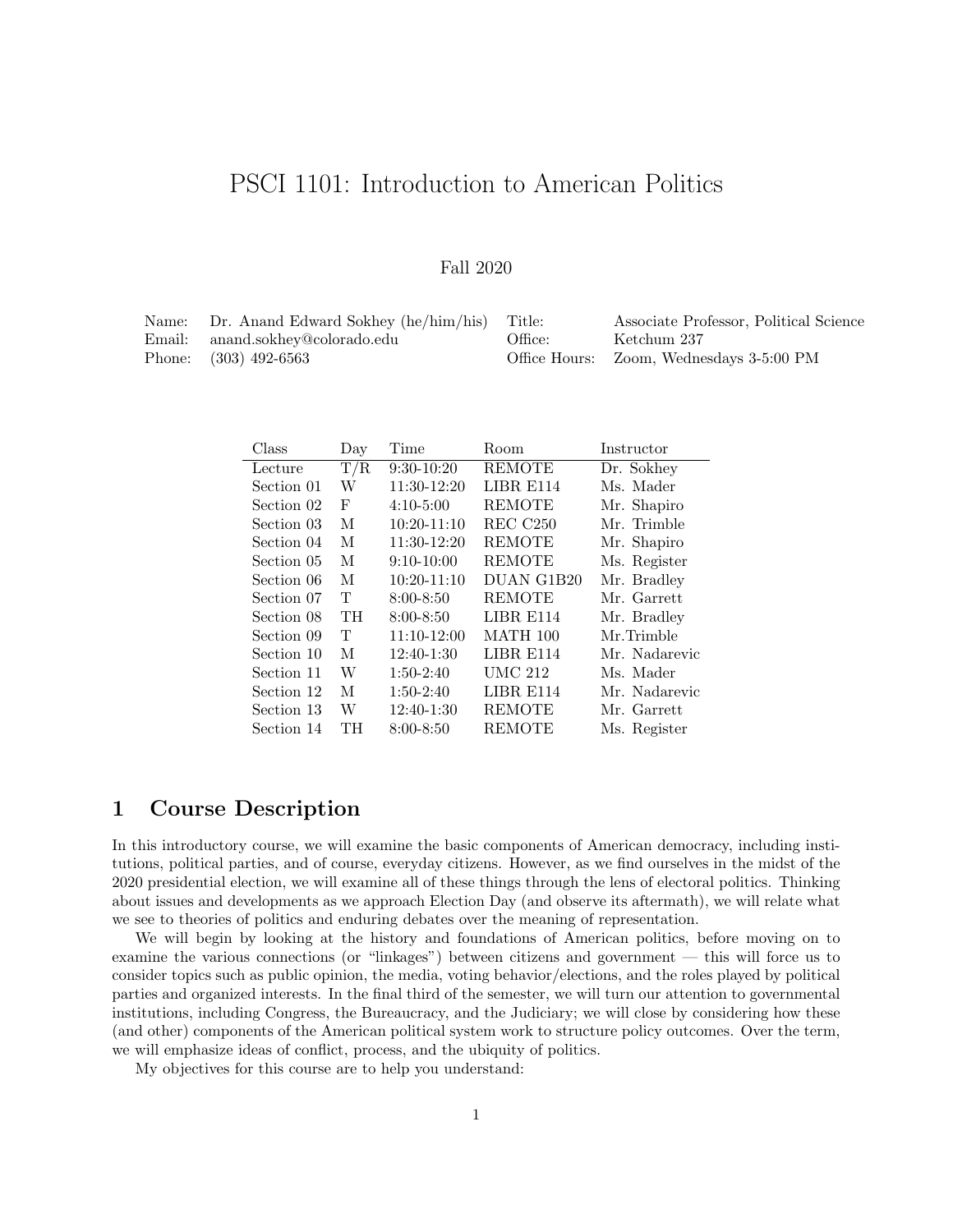- 1. the basic structure of American government.
- 2. how the Constitution affects the organization of government, its relationship across levels, and its relationship with citizens.
- 3. political behavior as it occurs at both the individual and mass levels, as well as in groups/organized interests, and through electoral politics.
- 4. the fundamental organization of the branches of government, and the roles that each play in policymaking processes.
- 5. how to apply course knowledge/skills as thoughtful (and potentially active) members of our democratic society.

Please note: Although we will follow an online format for much of the course (an unfortunate necessity given COVID-19), this is a rigorous class; it includes a number of readings that are advanced/difficult. Students should expect to spend roughly 8-10 hours per week on reading assignments (in addition to following lectures and attending recitation). Readings are to be completed ahead of the class meeting for which they are assigned.

### 1.1 A Comment on the Online Environment

While the substance and goals of this class remain unchanged from the conventional classroom, we will not meet in-person for the large lecture, and only some recitations will meet in-person. The main lectures will be delivered live via zoom during our regularly scheduled class time (links/information for how to join these lectures will be posted on the course website on Canvas); they will also be recorded for those who miss them (information on accessing these videos will be posted on Canvas). Online classes provide you with flexibility and some control over your learning/the pace of material, but also require that you hold yourself to the broader schedule and required deadlines. Deadlines are firm (see below for details)—assignment and exam links close at specific times. It will also be important that you take the online format seriously (both in terms of viewing and interacting with material/your colleagues), as it will not only enhance your learning experience, but aid in the experiences of your colleagues.

# 2 Course Policies

### 2.1 Classroom Behavior; Respectful Discourse

Both students and faculty are responsible for maintaining an appropriate learning environment in all instructional settings, whether in person, remote or online. Those who fail to adhere to such behavioral standards may be subject to discipline. Professional courtesy and sensitivity are especially important with respect to individuals and topics dealing with race, color, national origin, sex, pregnancy, age, disability, creed, religion, sexual orientation, gender identity, gender expression, veteran status, political affiliation or political philosophy. For more information, see the policies on classroom behavior<sup>[1](#page-1-0)</sup> and the Student Code of Conduct.[2](#page-1-1)

Over the semester we will tackle subjects that evoke passion and controversy — this will be especially true given the state of politics in the US, the ongoing COVID-19 pandemic, and the nature of the 2020 campaign. You may disagree with others, and you may feel uncomfortable when you are confronted with certain information, opinions, or arguments. Working through and respecting differences is an important part of both higher education and democratic process — please try to be respectful of others and civil in tone when you ask questions or make comments. If we have disruptive or inappropriate behavior in the zoom environment, we may remove students from the session and/or end the session abruptly.

<span id="page-1-0"></span> $1<sub>https://www.colorado.edu/polices/student-classroom-course-related-behavor</sub>$ 

<span id="page-1-1"></span> $2$ https : //www.colorado.edu/sccr/sites/default/files/attached – files/2019 – 2020studentcode $_0$ fconduct $_0$ .pdf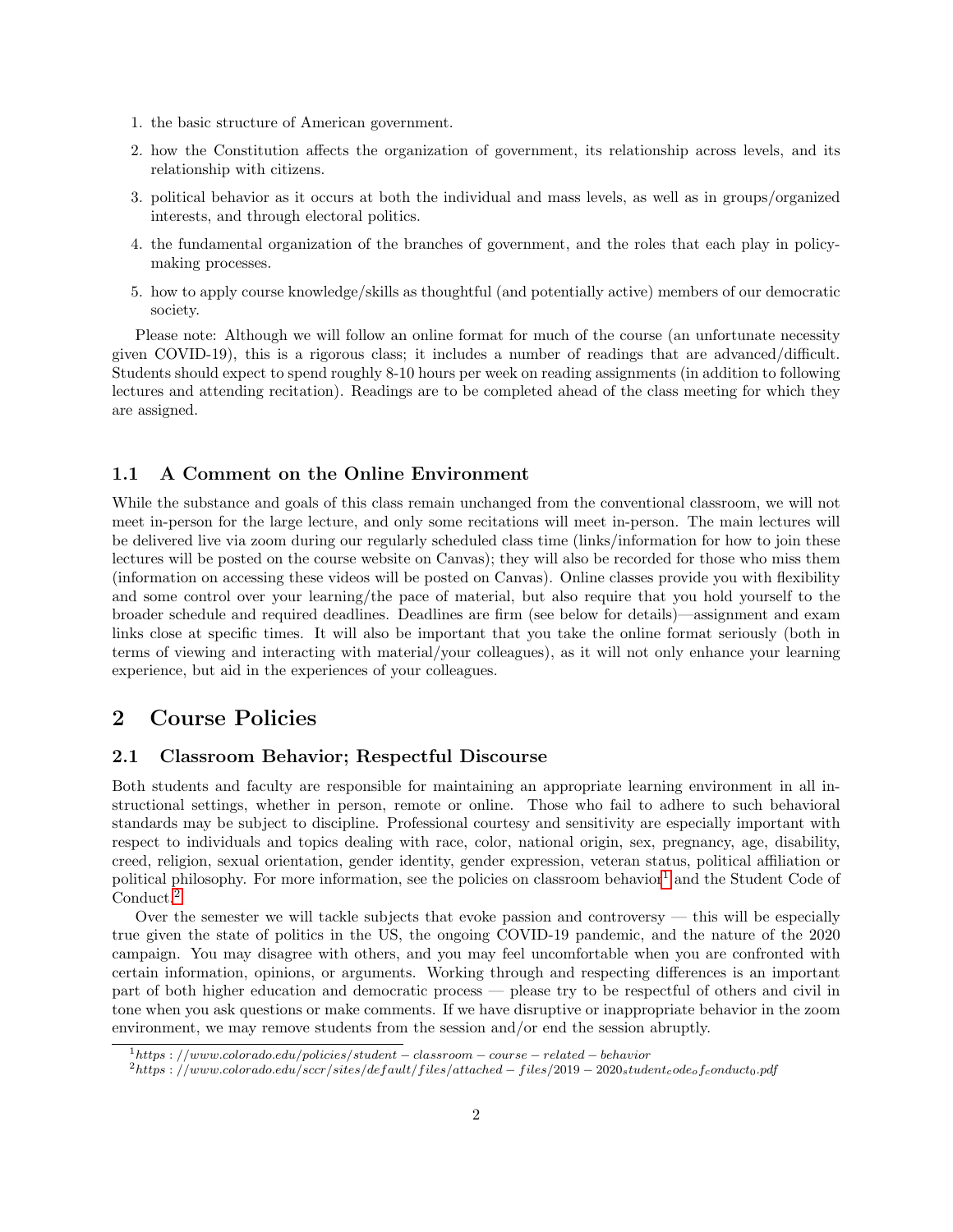### 2.2 Requirements for COVID-19 — In-Person Recitations

The main lecture for this class will meet remotely, and our exams will take place over Canvas; some recitations will meet in-person as long as we are able to safely do so. As a matter of public health and safety due to the pandemic, all members of the CU Boulder community and all visitors to campus must follow university, department and building requirements, and public health orders in place to reduce the risk of spreading infectious disease. Required safety measures at CU Boulder relevant to the classroom setting include:

- maintain 6-foot distancing when possible,
- wear a face covering in public indoor spaces and outdoors while on campus consistent with state and county health orders,
- clean local work area,
- practice hand hygiene,
- follow public health orders, and
- if sick and you live off campus, do not come onto campus (unless instructed by a CU Healthcare professional), or if you live on-campus, please alert CU Boulder Medical Services.

Students who fail to adhere to these requirements will be asked to leave recitation, and students who do not leave class when asked or who refuse to comply with these requirements will be referred to Student Conduct and Conflict Resolution. For more information, see the policies on COVID-19 Health and Safety and classroom behavior and the Student Code of Conduct. If you require accommodation because a disability prevents you from fulfilling these safety measures, please see the "Accommodation for Disabilities" statement on this syllabus.

Before returning to campus, all students must complete the COVID-19 Student Health and Expectations Course. Before coming on to campus each day, all students are required to complete a Daily Health Form. Students who have tested positive for COVID-19, have symptoms of COVID-19, or have had close contact with someone who has tested positive for or had symptoms of COVID-19 must stay home and complete the Health Questionnaire and Illness Reporting Form remotely. If you find yourself sick or quarantined, please contact me or your TA as soon as possible (email is fastest) if you will not be able to meet course requirements.

### 2.3 Special Accommodations/Disability

If you qualify for accommodations because of a disability, please submit your accommodation letter from Disability Services to me or your TA in a timely manner so that your needs can be addressed. Disability Services determines accommodations based on documented disabilities in the academic environment. Information on requesting accommodations is located on the Disability Services website. Contact Disability Services at 303-492-8671 or dsinfo@colorado.edu for further assistance. If you have a temporary medical condition, see Temporary Medical Conditions on the Disability Services website.

Again, we are more than happy to work with you this fall to make sure your needs are addressed. However, in order to do so we must receive documentation from the university, and this documentation must be received by us at least one-week prior to a course event (e.g., exam) or deadline. If we receive documentation less than 1-week before a course event/deadline, we (will do our best but) cannot guarantee that we will be able to accommodate your needs.

### 2.4 Religious Holidays

Campus policy regarding religious observances requires that faculty make every effort to deal reasonably and fairly with all students who, because of religious obligations, have conflicts with scheduled exams, assignments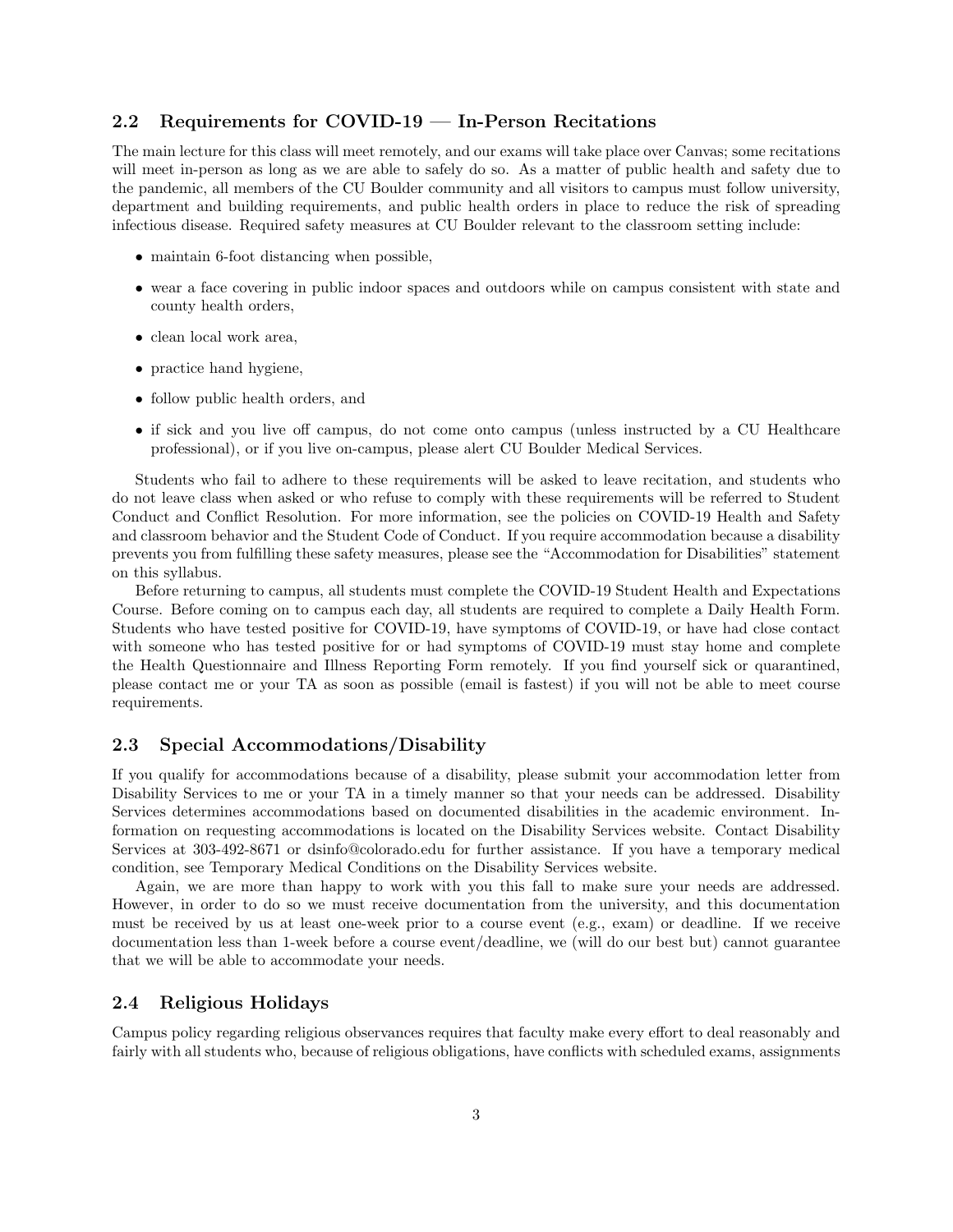or required attendance.[3](#page-3-0) Please notify us about potential conflicts in the first week of the term.

### 2.5 Preferred Student Names and Pronouns

CU Boulder recognizes that students' legal information doesn't always align with how they identify. Students may update their preferred names and pronouns via the student portal; those preferred names and pronouns are listed on instructors' class rosters. In the absence of such updates, the name that appears on the class roster is the student's legal name. I am happy to call you by the name/pronoun/title you prefer—please feel free to communicate with me on such issues.

### 2.6 Sexual Misconduct, Discrimination, Harassment and/or Related Retaliation

The University of Colorado Boulder (CU Boulder) is committed to fostering an inclusive and welcoming learning, working, and living environment. CU Boulder will not tolerate acts of sexual misconduct (harassment, exploitation, and assault), intimate partner violence (dating or domestic violence), stalking, or protected-class discrimination or harassment by members of our community. Individuals who believe they have been subject to misconduct or retaliatory actions for reporting a concern should contact the Office of Institutional Equity and Compliance (OIEC) at 303-492-2127 or cureport@colorado.edu. Information about the OIEC, university policies, anonymous reporting,  $4$  and the campus resources can be found on the OIEC website.<sup>[5](#page-3-2)</sup>

Please know that faculty and instructors have a responsibility to inform OIEC when made aware of incidents of sexual misconduct, dating and domestic violence, stalking, discrimination, harassment and/or related retaliation, to ensure that individuals impacted receive information about options for reporting and support resources.

#### 2.7 Honor Code (Academic Honesty)

All students enrolled in a University of Colorado Boulder course are responsible for knowing and adhering to the Honor Code. Violations of the policy may include: plagiarism, cheating, fabrication, lying, bribery, threat, unauthorized access to academic materials, clicker fraud, submitting the same or similar work in more than one course without permission from all course instructors involved, and aiding academic dishonesty. All incidents of academic misconduct will be reported to the Honor Code (honor@colorado.edu); 303-492-5550). Students found responsible for violating the academic integrity policy will be subject to nonacademic sanctions from the Honor Code as well as academic sanctions from me. Additional information regarding the Honor Code academic integrity policy can be found at the Honor Code Office website.https : //www.colorado.edu/sccr/honor – code If you violate the honor code, you will receive a "zero" on the assignment/portion of the course grade in question. Any written work for this course may be "run" through plagiarism detection software.

### 2.8 Contacting Me; Contacting the TAs

I am excited to be working with you this semester. If you have questions, please send an email to me and I will reply as soon as possible (usually in well-under 24 hours; if you do not hear back in 24 hrs., please email again). If your question requires a lengthy explanation/discussion, we can try to find a time to meet over the phone/via video conferencing. Information on how to communicate with me on zoom (for office hours, etc.) will be posted on Canvas. Whenever you contact me (or the TAs), it is important to be professional,

<span id="page-3-0"></span> $3P \, leaves \, set full details at : \, https://www.colorado.edu/policies/observance - religious - holdings - absences - classes -\$  $or - exams$ 

<span id="page-3-1"></span> $4$ https://cuboulder.qualtrics.com/jfe/form/SV<sub>0</sub>PnqVK4kkIJIZnf

<span id="page-3-2"></span> $5$ https : //www.colorado.edu/oiec/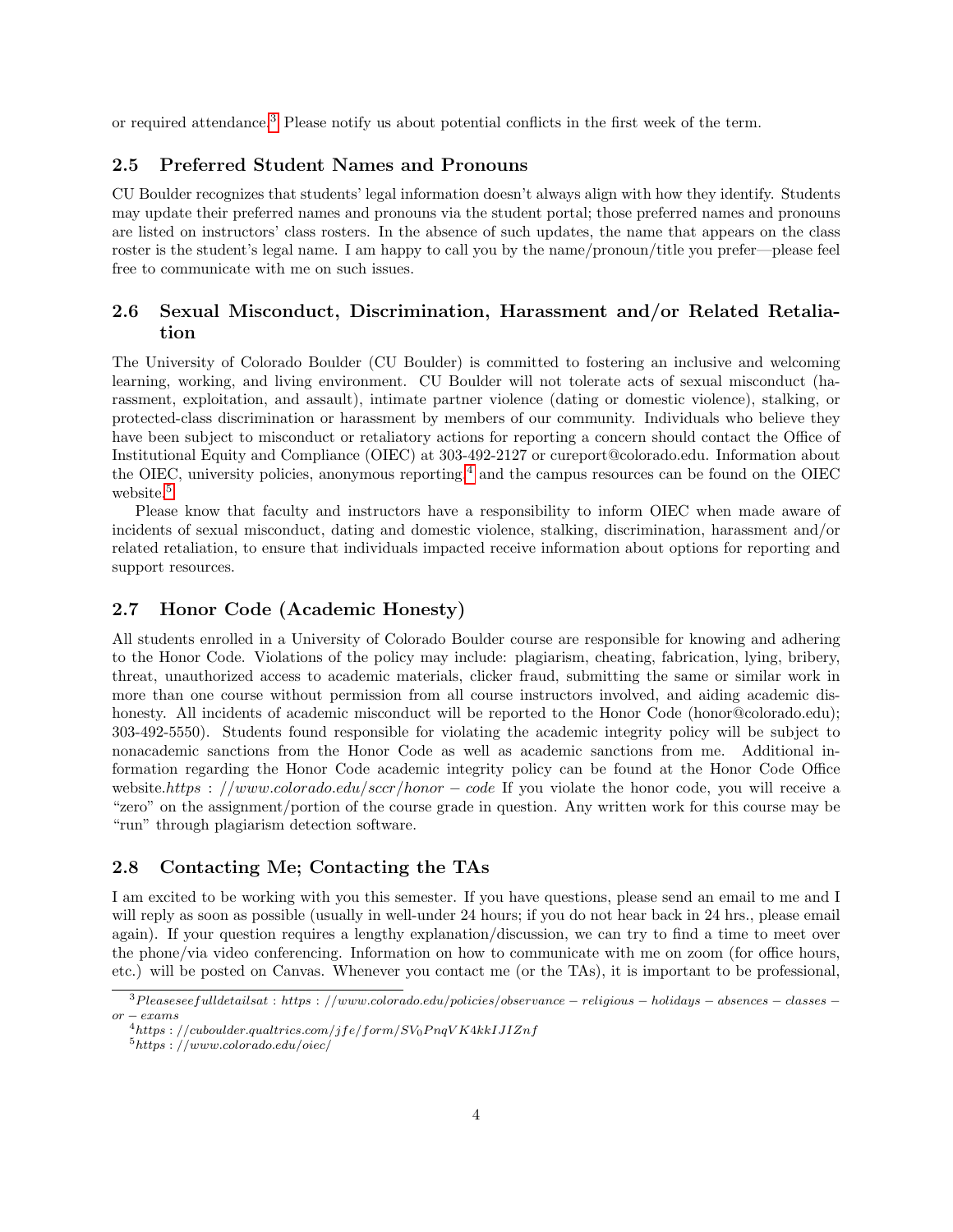meaning that written communication must adhere to the following (if an email or note does not meet these criteria, you may not receive a response):

- 1. Please give your email a subject title that relates it to the class
- 2. Please address me/a TA respectfully.
- 3. Please clearly identify yourself.
- 4. Please take care to edit your writing for clarity, and include information that helps me to respond to your question (i.e., take the time to explain your question, give sufficient detail, etc.)

#### 2.9 Grading Policies and Standards

We will return graded material as promptly as possible. While we try to be very careful in grading, I am aware that sometimes mistakes happen. If you receive an exam or paper back and believe that a mistake has been made, I will be happy to talk to you about it. Under many circumstances, I will re-grade an entire paper or exam — note that this means that your grade may go up, go down, or remain the same.

### 2.10 Recordings of Lectures/Classes

I will be recording and posting the zoom lectures and lecture slides for the course (along with other materials as the semester progresses). We'll provide information on where to find these recordings via email and canvas communication.

These—and any other lecture/course materials posted—are provided to assist students enrolled in the course; they are the intellectual property of the instructor and university (and the authors of the materials being used/discussed). The course lectures and materials posted are not to be altered or edited, and are not to be shared. Please do not make (or share) your own recordings of the lectures/classes either (this includes taking screen shots during class, as you may be taking pictures of classmates without their permission).

# 3 Course Requirements and Evaluation

### 3.1 Required Texts

I have ordered the following texts through CU's bookstore (though feel free to purchase them from the merchant of your choice). Used copies and e-versions should be available for both texts (just be sure to get the right editions):

- 1. Bianco, William T. and David T. Canon. 2019. American Politics Today, 6th essentials ed. Norton. ISBN 978-0393679946 ("APT")
- 2. Kernell, Samuel and Steven Smith, eds. 2019. Principles and Practice of American Politics, Classic and Contemporary Readings, 7th edition. Sage-CQ Press. ISBN: 978-1506390475 ("PNP")

As part of course preparation, I expect you to follow current events/U.S. political news during the semester. Other readings/materials may be made available through the course website on Canvas. Note: I reserve the right to make changes to the syllabus based on the pace and performance of the class. Please familiarize yourself with Canvas, and check it regularly for updates and announcements. I will also communicate with the class via email (as will your TAs), and students are expected to check their CU email on a daily basis.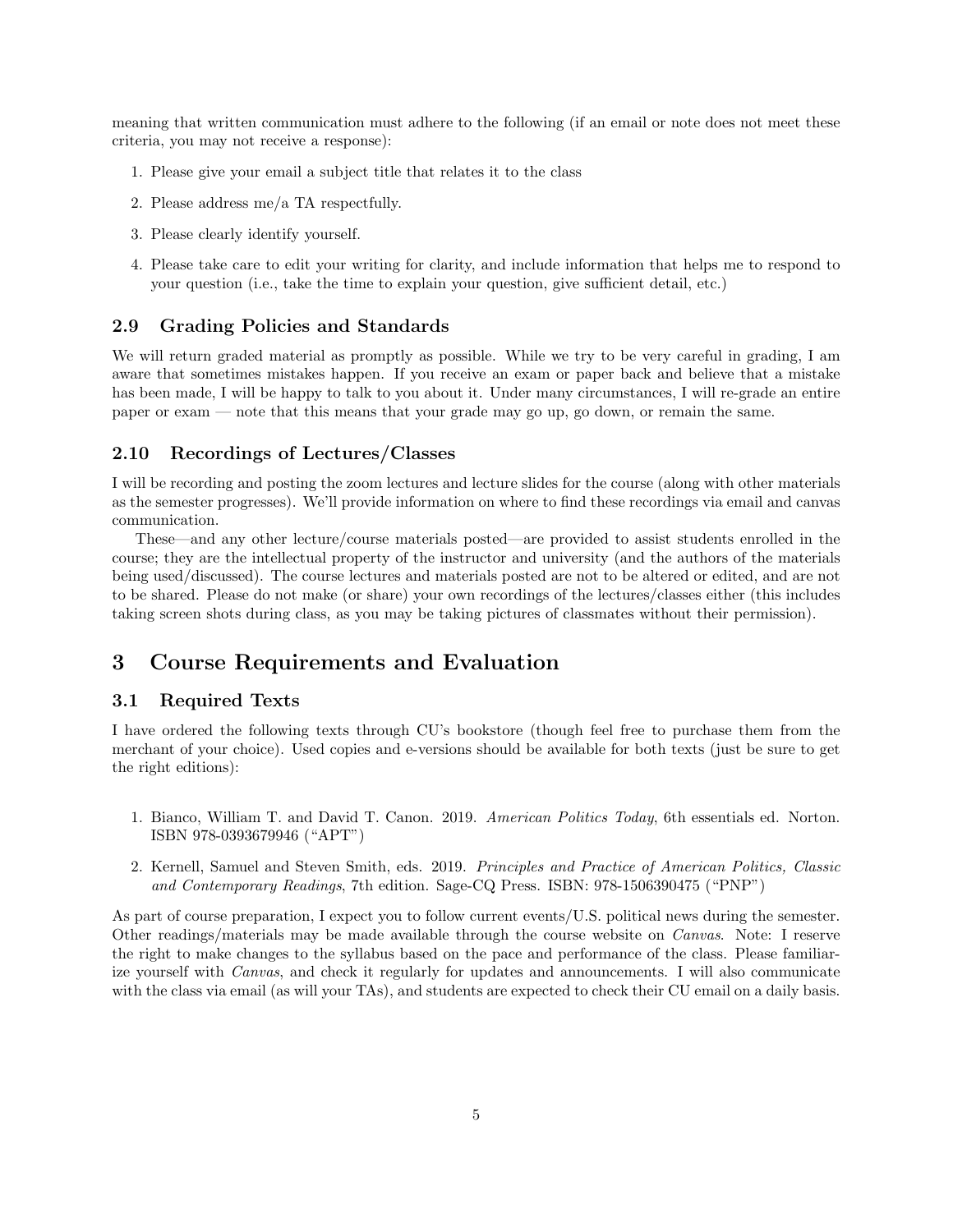### 3.2 Grading and Grade Components

The system used to assign final course grades will be:

- A+:  $98-100$
- $A: 94-97$
- A-: 90-93
- B $+$ : 87-89
- B : 84-86
- B-: 80-83
- $C+: 77-79$
- $C: 74-76$
- C-: 70-73
- $\bullet$  D : 60-69
- $F: 59$  and below

Final grades will be calculated based upon the following, and you must complete all portions of the course to receive a passing grade. I reserve the right to round grades up based on effort and improvement, but grades are not automatically rounded up/this is done at my discretion. (Note: Extra credit opportunities may arise— stay tuned.)

1. **Exams**: First "midterm"  $(15\%)$  + Second "midterm"  $(20\%)$  + Final  $(20\%)$ : 55%

There will be three exams, and each will be focused on the course material covered in assigned readings, lectures and class discussions. The exams are non-cumulative, and will consist of multiple choice and short answer items. I will remind everyone of what material will be covered on each exam several days beforehand. The exams will be open book, open note, and open resource, but you are to complete the exams on your own—there is to be absolutely no communication with or assistance from others while taking the exams (whether this were to take place in-person, through cell phones/text messages, or online communications via apps, messages, websites, shared documents, etc.).

Important: Exams will take place via Canvas at the date/time listed on the syllabus. Once you start an exam, you will have exactly 1 hour to complete it. After 1 hour the computer will automatically end your exam and submit the answers to us. Once you have begun an exam you will not be able to close and re-open it. Exams must be completed in the window to which they have been assigned—after that point you will be logged out and your answers submitted. (Late exams will not be accepted.) If you have accommodations that permit you to have more time on exams, we will gladly make adjustments in Canvas upon receiving your documentation. Make-up exams will administered at my/the TAs discretion, and will follow an essay format.

A word of advice: Prepare for exams as you would for any regular, in-person, non-open book/note test. You only have one hour to complete exams, and thus not enough time to look up all material "on the fly."

2. Recitation Grade:  $10\%$  Participation  $+15\%$  Reading Reactions:  $25\%$ 

One-third of your class time will be spent in a weekly recitation section. Recitations will cover readings that are complementary to — but distinct from — lectures. You are expected to attend and be active participants in your section (whether this happens via zoom or in-person), and to read the material assigned for each week's meeting ahead of time (please see the course schedule). Accordingly, participation in your recitation counts for 10% of your final course grade (please see your TA's syllabus for details).

The other portion of your recitation grade will come from reading reactions that will be turned into your TA through canvas (6 reactions at 2.5% each, for a total of 15% of your final course grade).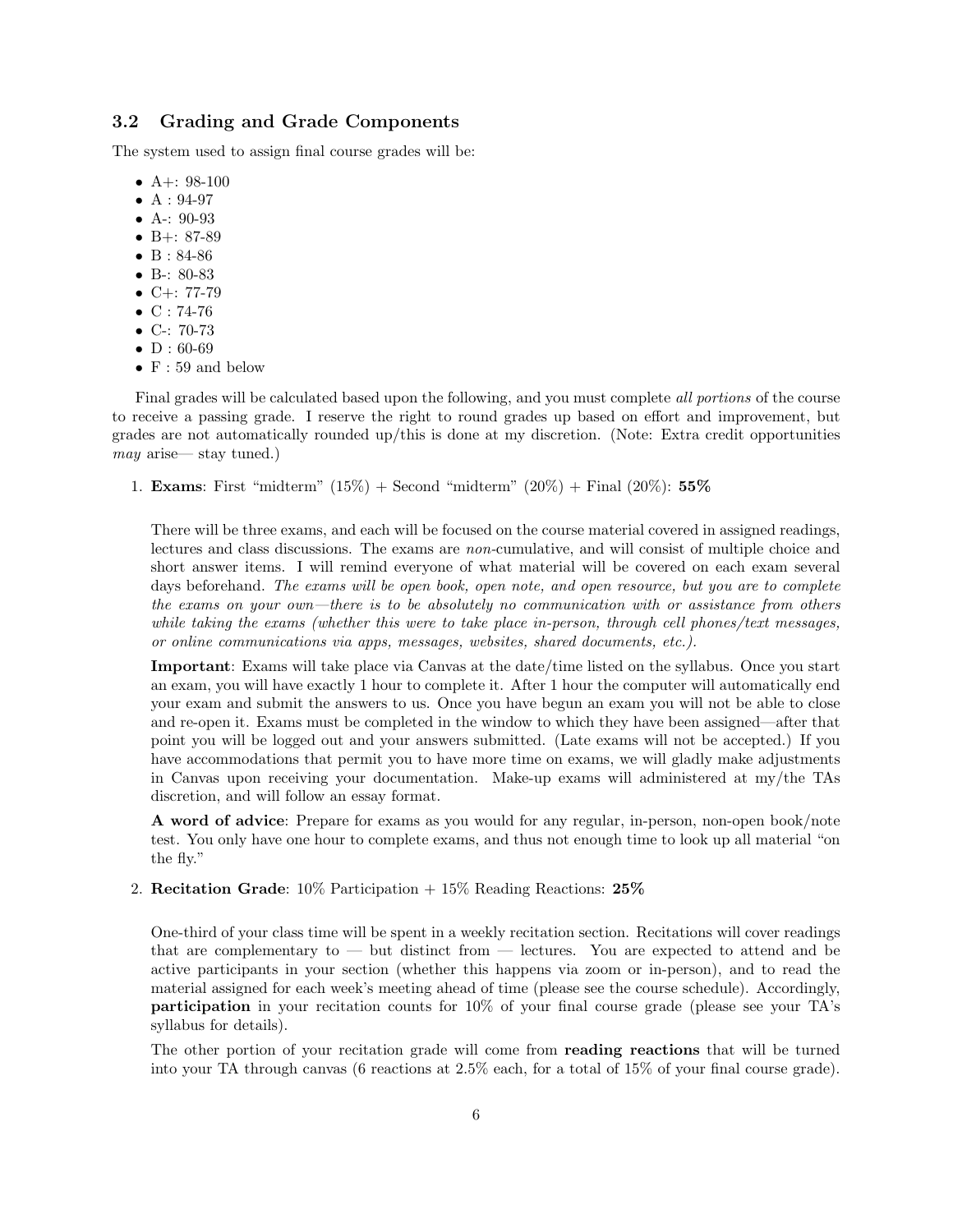Each week of the course—beginning with week three—we will circulate a couple of prompts about the recitation readings for that week. You are to write a 2-3 page "reaction" memo for 6 different weeks of readings (it is your choice as to which six weeks). A reaction memo for a particular week will consist of a ∼1-page summary of the readings for that week (following a format provided to you by your TA; these may vary a bit based on your TA's preferences), and ∼1-2 page (typed, 12 pt. font, double-spaced) answer to one of that week's prompts. The prompts for a given week will be posted on canvas by the Sunday evening prior to the start of that week, and are due, submitted through canvas, by 11:59 pm Friday of that week. The TAs will not be discussing the specific prompts for a given week directly in recitation; you must go beyond simply "listening in on recitation" to come up with your answer for a given week's readings. That is, in answering a prompt, you will be required to give specific supporting evidence and examples from the readings to demonstrate that you have read and thought about the material. Please communicate with your TA for additional details.

There will be more discussion/open dialogue in recitation sections than we can (possibly) have in the large lecture (especially via zoom). Accordingly, I ask you to please treat your instructor and colleagues with respect when asking questions, making comments, and otherwise participating in recitation activities.

3. Research Paper: Paper  $(15\%)$  + Benchmark Assignment  $(5\%)$ : 20%

You will be required to write a 4-5 page paper on the 2020 elections. The paper will be due the week of November 16th (the precise due-date within this week will be announced in October). A "benchmark" assignment designed to help you complete this assignment (worth 5% of your final course grade) will be due prior to this in late October/early November. Details/detailed directions on the benchmark assignment (including its due date) and paper will be provided by early October. Late papers and benchmark assignments will be accepted at the discretion of the instructor/TAs.

# 4 Course Schedule and Reading Assignments

### 4.1 Foundations: American Government — History and Framework

#### Learning Objectives

- We will discuss the difference between "politics" and "political science."
- We will discuss the fundamental characteristics of American democracy.
- We will consider the ways in which the Constitution affects government's organization, the relationship between state and national governments, and the relationship between these governments and citizens.
- We will learn about the fundamental political principles underlying the U.S. Constitution.

#### Topics and Reading Assignments

Week 1:  $8/24-8/28$ . The American Political System — Politics and Political Science Tuesday 8/25: Introduction to the class, syllabus. Thursday 8/27: Read the Preface of American Politics Today (APT hereafter) Recitation: Introduction to the class

### Week 2: 8/31-9/4. Understanding American Politics Tuesday 9/1: Read Chapter 1, APT Thursday 9/3: Chapter 1, APT (continued) Recitation: Read Chapter 1 in Principles and Practice of American Politics (A chapter in Principles means all pieces within, not just the first selection (PNP hereafter))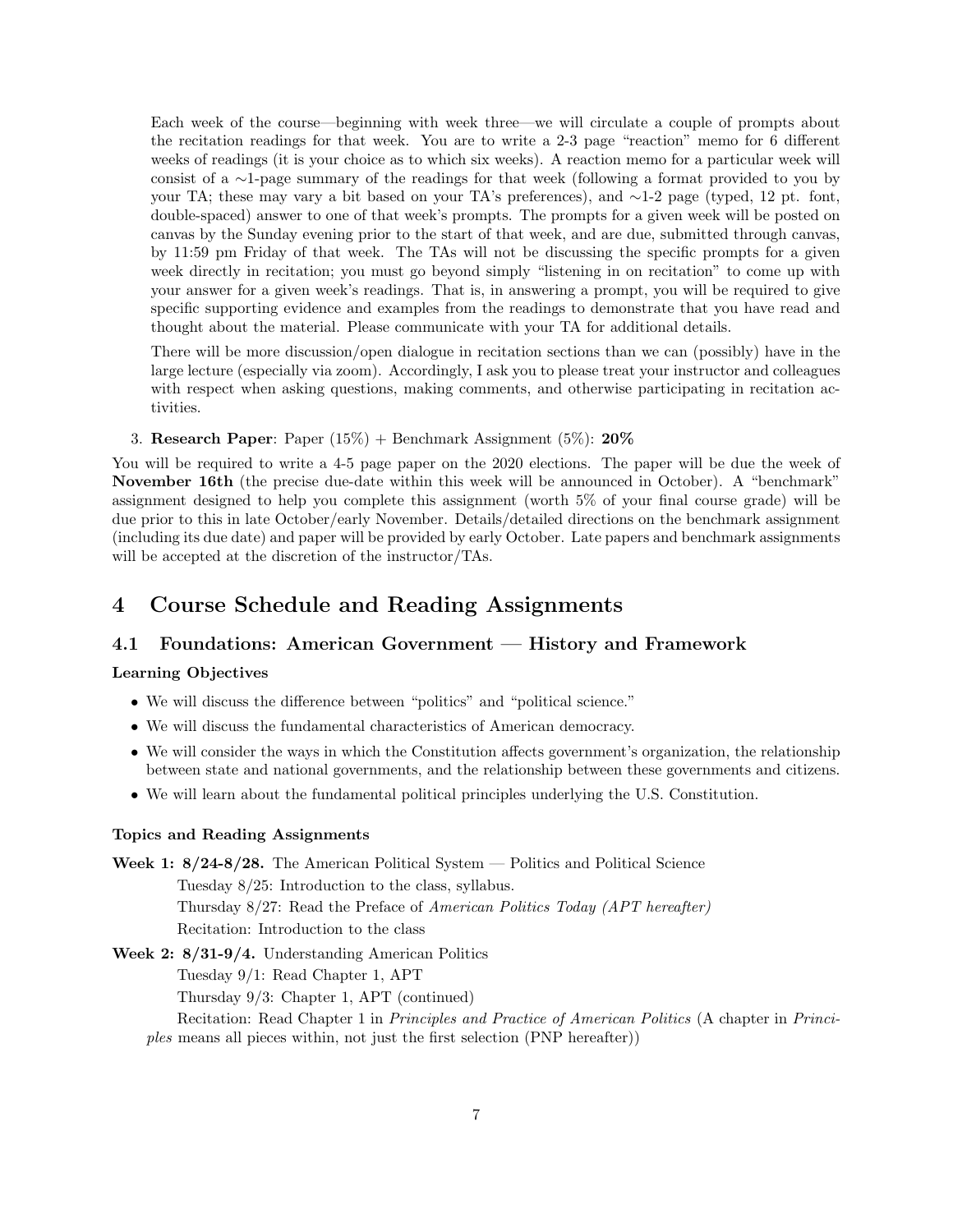Week 3: 9/7-9/11. The U.S. Constitution and the Founding

Tuesday 9/8: Read Chapter 2, APT

Thursday 9/10: note—lecture will be pre-recorded/not live this day due to the annual meeting of the American Political Science Association. Read the *Declaration of Independence*, Articles of Confederation, The Constitution  $\mathcal{B}$  Amendments, and The Federalist Papers — pieces are located in the appendix of APT

Recitation: Chapter 2, PNP

Note: Campus is closed on 9/7 for Labor Day — Monday recitations will not meet

Week 4: 9/14-9/18. Federalism

Tuesday 9/15: Read Chapter 3, APT Thursday 9/17: Chapter 3, APT (continued) Recitation: Read Chapter 3, PNP

Week 5: 9/21-9/25. Civil Liberties Tuesday 9/22: Read Chapter 4, APT Thursday 9/24: Chapter 4, APT (continued) Recitation: Read Chapter 5, PNP

Week 6: 9/28-10/2. "Midterm" Exam 1 Tuesday 9/29: Catch-Up/Review Thursday 10/1: Midterm Administered in class Recitation: No new readings — catch-up and review

### 4.2 (Mass) Politics: Citizens and "Linkages" to Government

#### Learning Objectives

- We will learn about the ways in which citizens participate in public affairs.
- We will learn about how cultural, economic, and social factors influence participation and preferences.
- We will think about how parties and interest groups connect citizens and government.

#### Topics and Reading Assignments

- Week 7:  $10/5-10/9$ . Public Opinion & the Media Tuesday 10/6: Read Chapter 6, APT Thursday 10/8: Chapter 6, APT (cont.) Recitation: Read Chapters 10;14 PNP
- Week 8:  $10/12-10/16$ . Political Parties & Elections Tuesday 10/13: Read Chapter 7, APT Thursday 10/15: Read Chapter 8, APT Recitation: Read Chapter 11 PNP
- Week 9:  $10/19-10/23$ . Elections & Interest Groups Tuesday 10/20: Chapter 8, APT (continued) Thursday 10/22: Read Chapter 9, APT Recitation: Read Chapter 13, PNP
- Week 10: 10/26-10/30. "Midterm" Exam 2 Tuesday 10/27: Catch-up and Review Thursday 10/29: Midterm Administered in Class Recitation: No new readings — catch-up and review